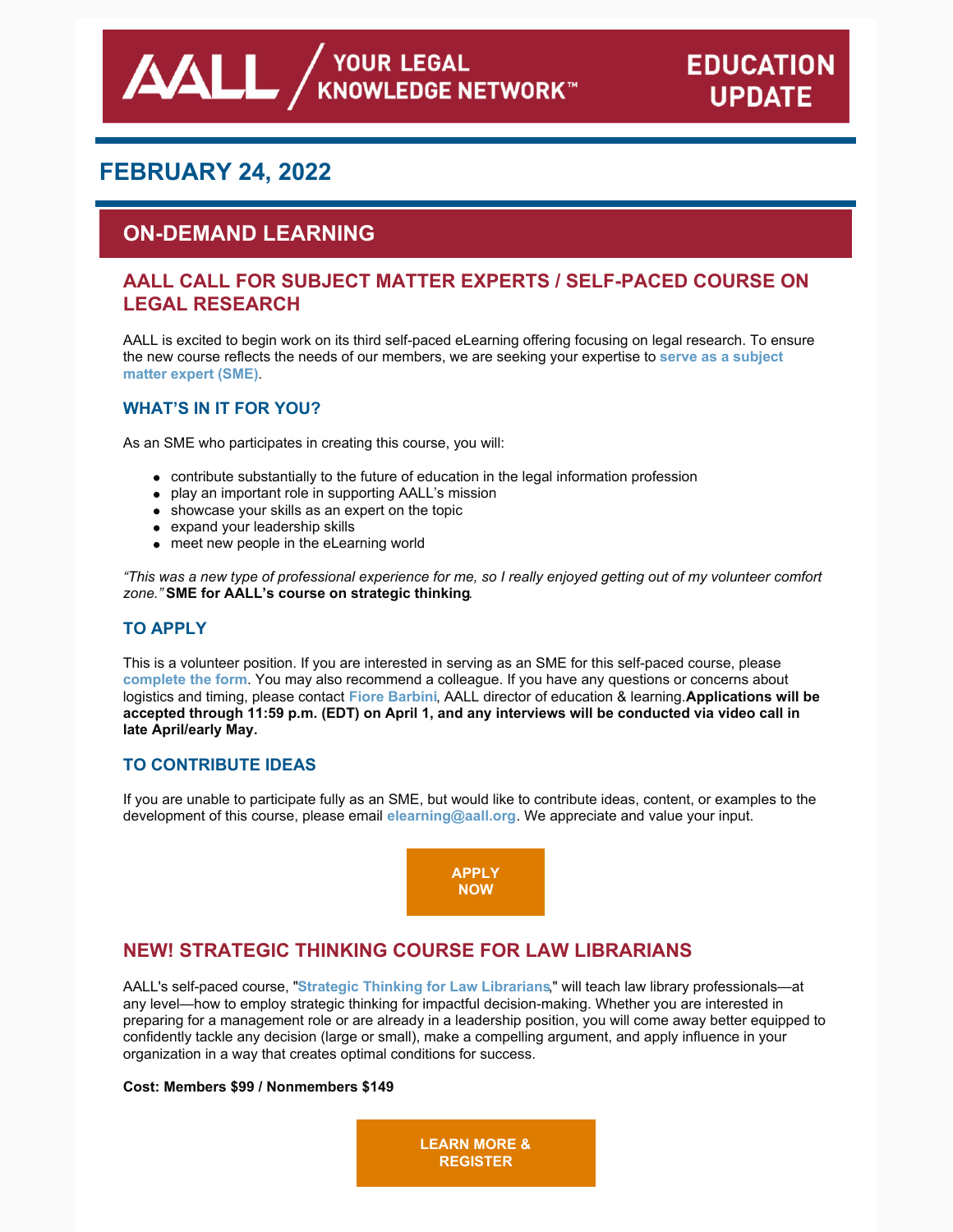# **EXPAND YOUR BUDGETING SKILLS / REGISTER FOR AALL'S SELF-PACED COURSE**

More than 100 of your colleagues have registered for and completed AALL's self-paced course,**I**"**[ntroduction](https://elearning.aallnet.org/products/introduction-to-law-library-budgets-2) to Law Library Budgets**." Don't miss out—learn the fundamental skills that will help you address important issues such as identifying and managing competing priorities, explaining day-to-day operations, and connecting financial resources to meet goals.

This course will provide you with the skills you need to become more confident when it comes to making and maintaining a budget within your organization.

#### **WHAT PARTICIPANTS ARE SAYING**

"I am new to the legal information field and this course was an excellent introduction on how to evaluate yearly costs and what questions to ask of management for future budgeting." – **Candy Good-Graupera; Librarian; Barley Snyder, LLC**

**Cost: Members \$99 / Nonmembers \$149**

**LEARN MORE & [REGISTER](https://elearning.aallnet.org/products/introduction-to-law-library-budgets-2)**

### **WEBINARS NOW AVAILABLE ON-DEMAND**

- **PEGA-SIS Webinar: Live Interview Series: So, You Wanna Create an Inclusive [Workplace?](https://elearning.aallnet.org/products/live-interview-series-so-you-wanna-create-an-inclusive-workplace-part-1-cultural-diversity#tab-product_tab_overview) Part 1: Cultural Diversity**
- **Grant Funding for Law [Libraries](https://elearning.aallnet.org/products/grant-funding-for-law-libraries)**
- **The Wayfinders Among Us: First-Gen [Professionals](https://elearning.aallnet.org/products/the-wayfinders-among-us-first-gen-professionals-in-aall) in AALL**

### **PICK OF THE MONTH**

*Selected by AALL's Continuing Professional Education Committee*

#### **[INTERGENERATIONAL](https://elearning.aallnet.org/products/intergenerational-engagement#tab-product_tab_overview) ENGAGEMENT**

This webinar addresses the generations that are currently in the legal industry, and, naturally, include the users of our libraries and information systems. Many of us are working with students or student workers identifying as Millennials and Generation Z, faculty members identifying as the Greatest Generation, Boomers, or Gen X, and public patrons reflecting all five generations. This webinar addresses the different perspectives of each generation; specifically, how to address various scenarios in which generational differences can create workplace friction. With successful management, these diverse perspectives can be an asset to an organization, and this webinar aims to provide helpful tips on communication styles and expectations of each generation.

Find many more continuing education programs and webinars on**AALL [eLearning](https://elearning.aallnet.org/)**.

# **2022 AALL ANNUAL MEETING & CONFERENCE**

### **2022 ANNUAL MEETING & CONFERENCE / REGISTRATION OPENING SOON**

Mark your calendar—the 2022 **AALL Annual Meeting & [Conference](https://www.aallnet.org/conference/)** is happening in person July 16-19 in Denver. We are excited to convene in person again! AALL 2022 will bring together collaborators from across the legal information profession for three days of innovation, tailored learning, and networking. It's where the legal information community goes for the latest, cutting-edge professional development, peer-to-peer connections, and a place to gather and exchange ideas and best practices. **Stay tuned—registration will open soon!**

# **LEADER IN YOU**

Each month the Leadership Development Committee will highlight a librarian leader and ask them a few questions about their leadership journey.

**Sara V. Pic Head of Public Services Law Library of Louisiana**

**What does leadership mean to you?** Leadership is an active attribute that does not develop passively and is formed by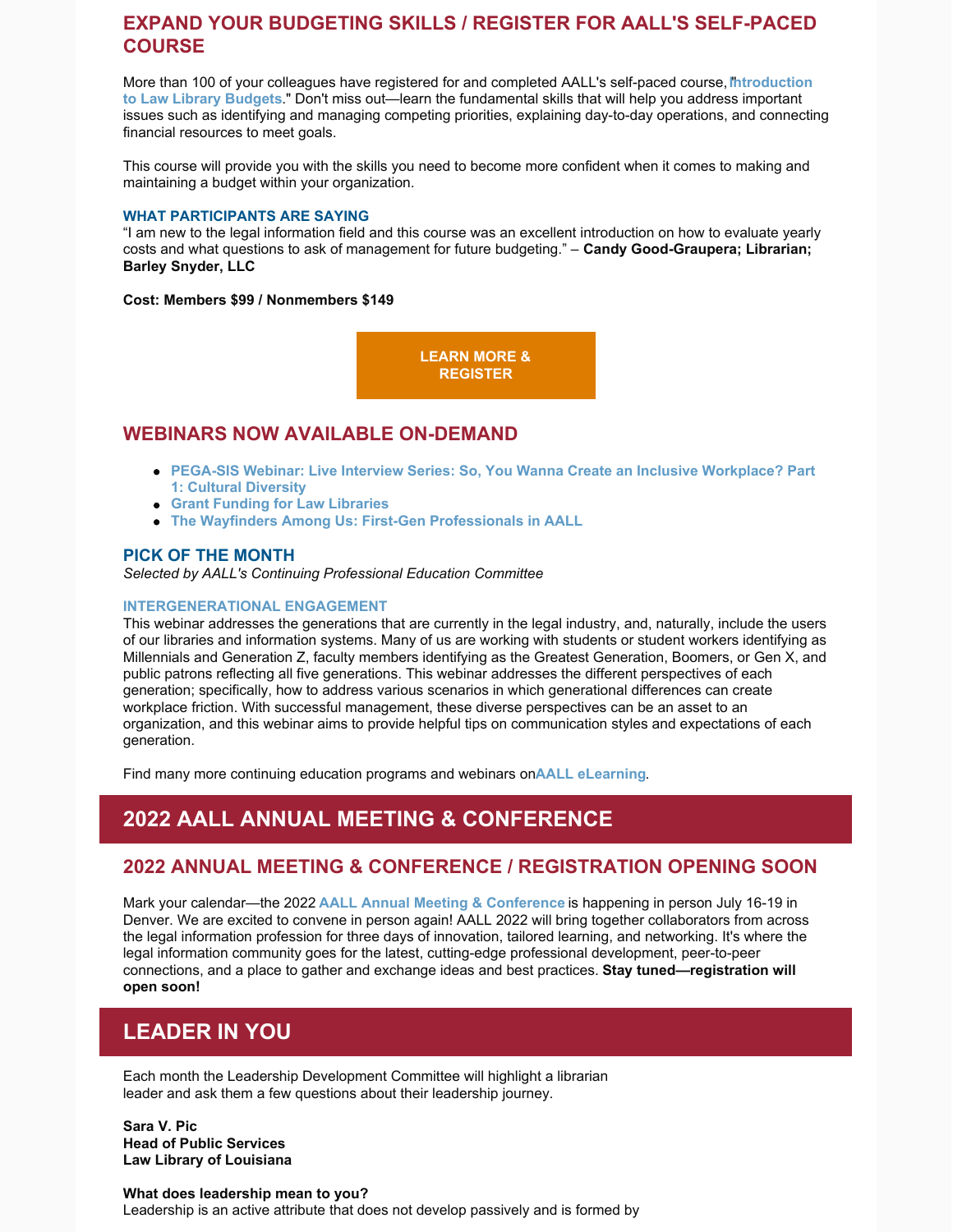both internal and external factors and experiences. There is no point where someone can be completely satisfied with their development as a leader and expect that the leadership skills acquired to that point will always be the same ones necessary for the next day's challenges. Leaders must be adaptive to changing circumstances, as the qualities necessary for effective leadership can change over time. To me, leadership is inherently an ongoing process of listening, learning, and growing.



#### **Is there a particular AALL product/program/article that was especially helpful for you as you developed as a leader?**

I attended the **[Conference](https://www.aallnet.org/conference/agenda/conell/) of Newer Law Librarians (CONELL)**at my first AALL

Annual Meeting in San Antonio in 2014, and really credit that experience with getting me excited about taking my first steps into AALL. I was a recent library school graduate and had only been in my position as a reference librarian at the Law Library of Louisiana for approximately two months. AALL is amazing but can also be a bit overwhelming. CONELL really helped demonstrate both what AALL could offer me and what I could offer AALL. I also met such amazing people, many of whom I keep in touch with to this day. There are so many ways to get involved with AALL and the time commitments can really vary from small to large—CONELL helped me sort through and understand the various opportunities available to law librarians.

### **How has your leadership style developed or evolved during this time of constant change?**

I would say that every time has the potential to be a time of constant change. If I ever start to feel too settled into what I am doing and I don't feel that slight buzz of change, then I know it is time to think about what new challenges can be undertaken. As a leader, I want to remain flexible, adaptive, and curious. I try not to stay in any rut too long. I'm always listening and actively seeking out new challenges.

#### **What is something you wish someone had told you about leadership early on in your career?**

It's OK to take a break and it's OK to pass on projects. I have always been someone who felt compelled to say "yes" even when my plate was already too full. It took a while for me to realize I wasn't helping anyone if I couldn't provide my best work because I was spread too thin. I try to always be polite and gracious when saying "no"—I sincerely thank the person for thinking of me and explain I have too much going on right now but please consider me in the future. If I know of anyone else who is interested in helping on a project, then I try to recommend them as a referral. I might be too busy but there are often colleagues actively seeking new opportunities to serve.

#### **How do you inspire others while keeping yourself inspired about the organization's mission?**

I love reading *AALL [Spectrum](https://www.aallnet.org/resources-publications/publications/aall-spectrum/)* and the various AALL eNewsletters and learning about all the amazing things law librarians are doing for our patrons and institutions. Even though what an academic law librarian or a firm law librarian does might be different from my role, I still find it inspiring to see the many ways we as a profession adapt, change, and grow to meet our community's legal information needs. I try to convey that same inspiration to others through my service to AALL. I'm enthusiastic about what we do because I truly believe it's important, and I think people can see that in me, and hopefully that inspires them as well!

Do you know a great leader? Recommend a leader for us to spotlight in the Leader in You column. Send your recommendation with a brief description of why you think they are a great leader to **Julie [Pabarja](mailto:julie.pabarja@lw.com)**, Chair, Leadership Development Committee.

# **PROFESSIONAL GROWTH**

# **COMING THIS SPRING / COMPETITIVE INTELLIGENCE STRATEGIES & ANALYSIS**

Expand your competitive intelligence (CI) knowledge and learn strategic skills to take your CI game to the next level with AALL's **[Competitive](https://www.aallnet.org/education-training/in-person-programs-seminars/competitive-intelligence-series/ci-strategies-analysis/) Intelligence Strategies & Analysis**. Gain the deeper market insight needed to make informed strategic decisions to give your organization a competitive edge. **Stay tuned—additional details, including registration, will be announced soon.**

# **PARTICIPATE IN AALL'S MENTOR PROGRAM**

Become an AALL mentor or mentee.

### **WHY MENTOR?**

- Encourage individual growth and development
- Provide leadership and share your wisdom
- Use as a tool for succession planning
- Provide for leadership continuity
- Gain a sense of renewed purpose and/or approach to problem-solving

### **WHY BE A MENTEE?**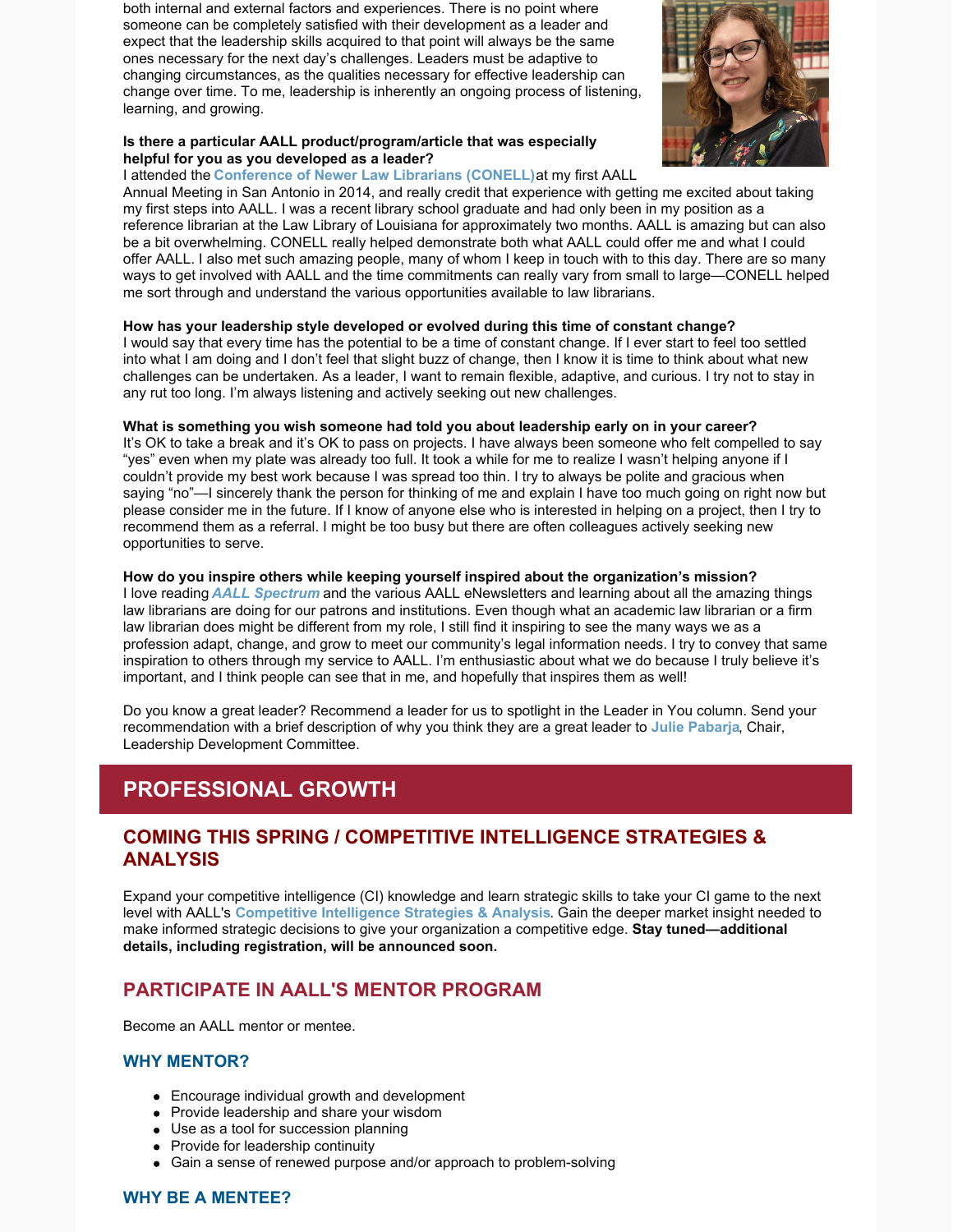- Get advice based on real-world experiences
- Gain career assistance and professional recommendations
- Create a lasting professional relationship
- Gain a new approach to problem-solving
- Connect with a confidant on workplace concerns

*Members from any library type are encouraged to sign up to become mentors and mentees, but we are especially in need of mentors from academic and law firm settings.*

**[LEARN MORE](https://www.aallnet.org/careers/mentor-program/)**

# **COFFEE CHATS & WEBINARS**

# **CLOSED CAPTIONING OPTION AVAILABLE FOR AALL WEBINARS**

Did you know you can request closed captioning services for any of our live webinars? If you have any questions or would like to request this service, please contact **[elearning@aall.org](mailto:elearning@aall.org)** two weeks in advance of the live webinar. If you missed a recorded webinar, you may also reach out to us to receive a transcript.



# **AALL VIRTUAL COFFEE CHAT: PARENTING DURING THE PANDEMIC / MARCH 8**

COVID-19 has strained communities and resources across so many sectors, but parents of young children continue to face unique (and often overwhelming) challenges. Join us **Tuesday, March 8 from 3:00 p.m. - 3:45 p.m. (CST)** to find understanding—and maybe even some helpful ideas—among sympathetic colleagues.

**Cost: Free and open to AALL members only; space is limited.**

**[LEARN MORE &](https://elearning.aallnet.org/products/virtual-coffee-chat-parenting-during-the-pandemic) REGISTER**



# **START TO FINISH: SUCCESSFULLY IMPLEMENTING A NEW TOOL, WARTS AND ALL / MARCH 16**

Learn from your peers and business partners about a successful implementation of a new or updated library tool. Join us on **Wednesday, March 16 from 11:00 a.m. - 12:00 p.m. (CDT)** where your peers will discuss their roadmap to a successful implementation of a library resource and how they collaborated across departments and with business

partners to meet their goals.

**Cost: Members - Free / Nonmembers - \$60**

**[LEARN MORE &](https://elearning.aallnet.org/products/start-to-finish-successfully-implementing-a-new-tool-warts-and-all) REGISTER**



# **THOMSON REUTERS PARTNER WEBINAR: TALENT MANAGEMENT 3.0 AND SMALL ACTIONS, BIG WINS: HOW TO RETAIN TALENT IN HYBRID WORK / MARCH 23**

The future of work is changing quickly, and this future is here now. In 2022, understanding how blended work environments and a "remote-first mindset" influence key employees' stay and leave decisions is a necessity, not a nice-to-have. Join us on **Wednesday,**

**March 23 from 1:00 p.m. - 2:00 p.m. (CDT)** to learn what these micro actions are and hear from forwardthinking peers and leaders on how policies and behaviors create productive, value-driving outcomes in hybrid work environments.

**Cost: Members - Free / Nonmembers - \$60**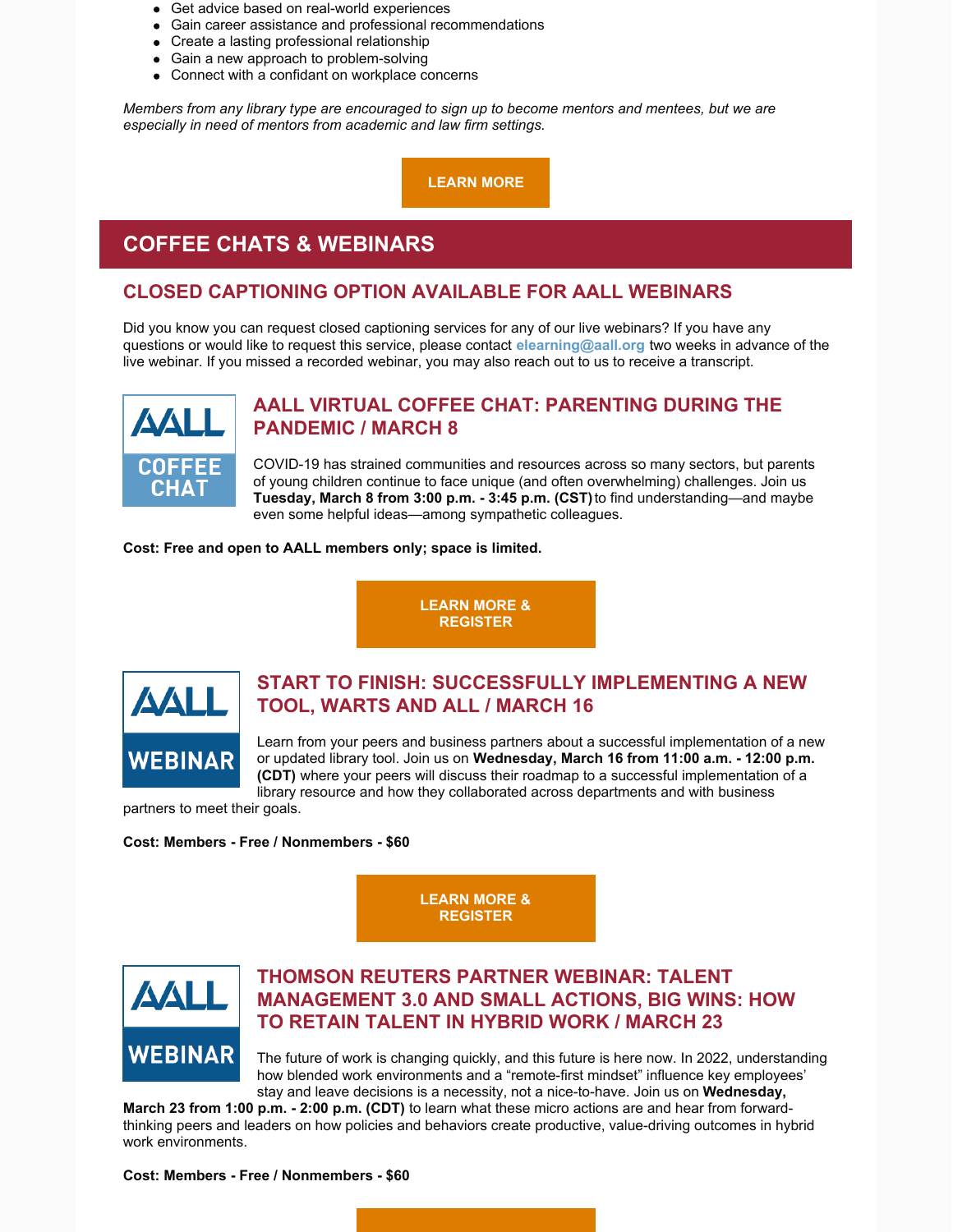### **QUICK LINKS**

**[AALL Events Calendar](https://www.aallnet.org/forms/MeetingCalendar/) | [AALL eLearning](https://elearning.aallnet.org/) | [AALL Education on AALLNET](https://www.aallnet.org/education-training/bok/) | AALL Body of Knowledge | [AALL COVID-19 Resources](https://www.aallnet.org/about-us/press-room/coronavirus/) | [AALL DEI Resources](https://www.aallnet.org/about-us/press-room/anti-racism-diversity-equity-inclusion/)**

# **GRANTS & SCHOLARSHIPS**

### **APPLY FOR AN AALL SCHOLARSHIP AND/OR SHARE WITH A FRIEND OR COLLEAGUE**

AALL is committed to providing opportunities for your professional growth. Each year, the Association awards thousands of dollars in **[scholarships](https://www.aallnet.org/education-training/scholarships/)** to law school and library school students as well as to AALL members. The available **[scholarships](https://www.aallnet.org/education-training/scholarships/)** are listed on AALLNET.

**The deadline for applications is April 1, 2022.** For additional questions, please contact AALL at **[scholarships@aall.org](mailto:scholarships@aall.org)**.

**[LEARN MORE & APPLY](https://www.aallnet.org/education-training/scholarships/)**

# **APPLY FOR A LEXISNEXIS RESEARCH GRANT BY MAY 1**

The **[AALL LexisNexis Research Grant Jury](https://www.aallnet.org/about-us/who-we-are/committees-juries/lexisnexis-research-grant-jury/)** is **accepting applications through May 1, 2022** for grants from the **[AALL Research Fund \(An Endowment Established by LexisNexis](https://www.aallnet.org/education-training/grants/research-grants/))**. The jury may allocate \$5,000 between one or more applicants seeking funding for research that advances **[AALL's](https://www.aallnet.org/education-training/grants/research-grants/research-agenda/) [Research Agenda](https://www.aallnet.org/education-training/grants/research-grants/research-agenda/)**, which seeks to stimulate "a diverse range of scholarship related to and supportive of the profession of law librarianship."

If you have a research project that may benefit from this grant, **[review the complete guidelines](https://www.aallnet.org/education-training/grants/research-grants/)** and **[apply](https://www.aallnet.org/wp-content/uploads/2021/10/aall-grant-researchfund.pdf)**. Grants will be awarded and announced by the end of May.

**[LEARN MORE & APPLY](https://www.aallnet.org/wp-content/uploads/2021/10/aall-grant-researchfund.pdf)**

# **AALL CONTINUING EDUCATION GRANT / DUE MAY 12**

Does your chapter, special interest section, committee, or caucus have an educational event that needs funding? If so, consider applying for an **[AALL Continuing Education Grant](https://www.aallnet.org/education-training/grants/cpe-program-grants/)**. Grant requests are accepted at various times throughout the year. **The next deadline for grant applications is May 12, 2022.**

**[LEARN MORE & APPLY](https://www.aallnet.org/education-training/grants/cpe-program-grants/)**

# **COMMUNITY CORNER**

# **CARLIG & JLLC WEBINAR: GET REFUSAL & DOMESTIC VIOLENCE IN THE JEWISH COMMUNITY: CULTURALLY-COMPETENT SERVICES FROM CIVIL AND HALACHIC PERSPECTIVES / FEBRUARY 28**

This program, jointly organized by the Customary and Religious Law Interest Group (CARLIG) and AALL's Jewish Law Librarians Caucus (JLLC), will feature guest speakers from prominent female-led Jewish nonprofits who will discuss domestic violence in the Jewish community, from both civil law and religious law perspectives. Join us **next Monday, February 28 from 11:00 a.m. - 12:00 p.m. (CST)**,to learn about the crisis of get refusal, which has unfortunately been exacerbated by the COVID-19 pandemic, as well as how to go about conducting legal research in this niche and complex area of the law. *This program is made possible by a grant from the*